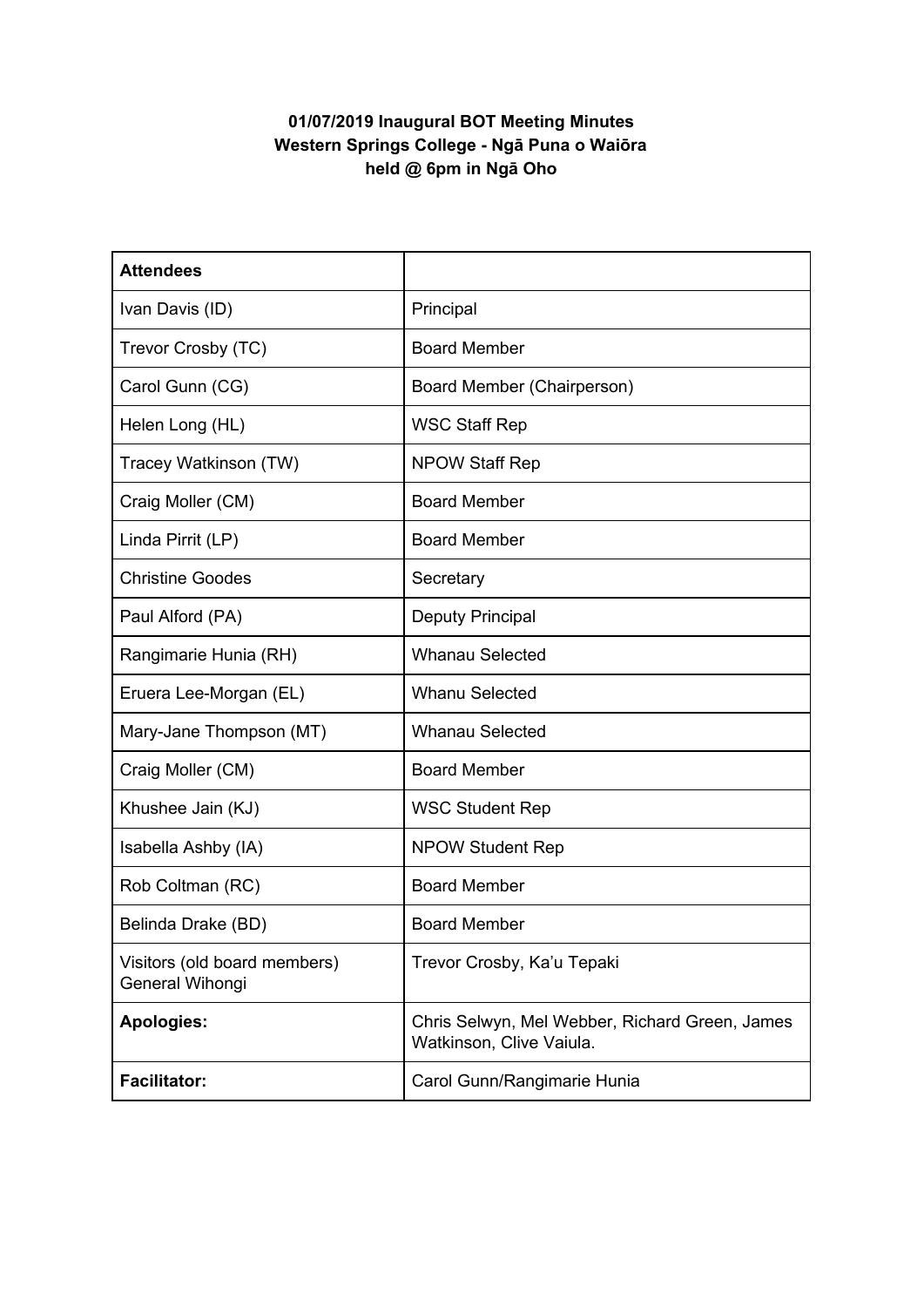| 1.   | Welcome to new trustees & farewell to departing trustees:<br>General opened the meeting with a Whakatau.<br>Eruera followed with his Whakatau.<br>$\bullet$<br>Rangimarie spoke next noting that this is our first meeting under the<br>$\bullet$<br>new constitution. She welcomed and acknowledge us all.<br>Carol spoke, acknowledging all the people who have gone before<br>us, and thanked Rangimarie for her guidance on how to run this<br>inaugural meeting.<br>Other acknowledgements were made to Richard Green, James<br>$\bullet$<br>Watkinson and Jan McCartney who were not present.<br>Ka'u Tepaki spoke of her time on the board and acknowledged<br>$\bullet$<br>Tracey as her inspiration. Trevor spoke as well.<br>Paul acknowledged Mel and her incredible work as Staff Rep on the<br>board and her balanced view.                                                                                                                                                                                                                                                                                                                                                                                                                                                                                                                                                                                                                                                                                                                                                                                                                                                                                                                                                                                                                                                                                                   |  |
|------|--------------------------------------------------------------------------------------------------------------------------------------------------------------------------------------------------------------------------------------------------------------------------------------------------------------------------------------------------------------------------------------------------------------------------------------------------------------------------------------------------------------------------------------------------------------------------------------------------------------------------------------------------------------------------------------------------------------------------------------------------------------------------------------------------------------------------------------------------------------------------------------------------------------------------------------------------------------------------------------------------------------------------------------------------------------------------------------------------------------------------------------------------------------------------------------------------------------------------------------------------------------------------------------------------------------------------------------------------------------------------------------------------------------------------------------------------------------------------------------------------------------------------------------------------------------------------------------------------------------------------------------------------------------------------------------------------------------------------------------------------------------------------------------------------------------------------------------------------------------------------------------------------------------------------------------------|--|
| 6.40 | <b>Dinner Break</b>                                                                                                                                                                                                                                                                                                                                                                                                                                                                                                                                                                                                                                                                                                                                                                                                                                                                                                                                                                                                                                                                                                                                                                                                                                                                                                                                                                                                                                                                                                                                                                                                                                                                                                                                                                                                                                                                                                                        |  |
| 2.   | Discussion about our co-governance future:<br>Introductions were made.<br>$\bullet$<br>Observations from RC. The new constitution does not make<br>$\bullet$<br>provision for co-chairs. We cannot honour The Treaty of Waitangi<br>legally by having two chairs.<br>RH commented that we should not be rushing into this.<br>$\bullet$<br>RC agrees we need to take time - engage with other members.<br>$\bullet$<br>Create two interfacing co-governance models<br>$\bullet$<br>ID acknowledged CG's input into the chair position.<br>$\bullet$<br>RH noted that our Strategic Plan should give us guidance. Unpack<br>$\bullet$<br>what we are already committed to.<br>Suggestion to put a placeholder in place for the chair and have the<br>$\bullet$<br>discussion within three months for a co-governance model chair.<br>There will need to be at least two hui with whanau to talk through<br>$\bullet$<br>models. Invite members of the existing board to come along to see<br>how it works.<br>TW noted that it is important when dealing with the Ministry in regard<br>$\bullet$<br>to funding that we present co-chairs<br>ID raised the point he thinks there are too many board meetings.<br>$\bullet$<br>We need more time to do the work in between meetings.<br>He proposed that we meet every two months after things have been<br>$\bullet$<br>well discussed.<br>Board members would like to contribute more time to committees.<br>Decision: The times of BOT meetings to be looked at. Informed<br>decisions only to be brought to the BOT meetings.<br>Decision: Put a placeholder chair in place then continue work on<br>co-governance.<br>Resolution 1: Belinda Drake nominated Carol Gunn for the position of<br>placeholder chair. (Belinda Drake/Ivan Davis - carried by consensus).<br>Decision: At 21st October BOT meeting some time put aside for a<br>discussion about chairship for co-governance. |  |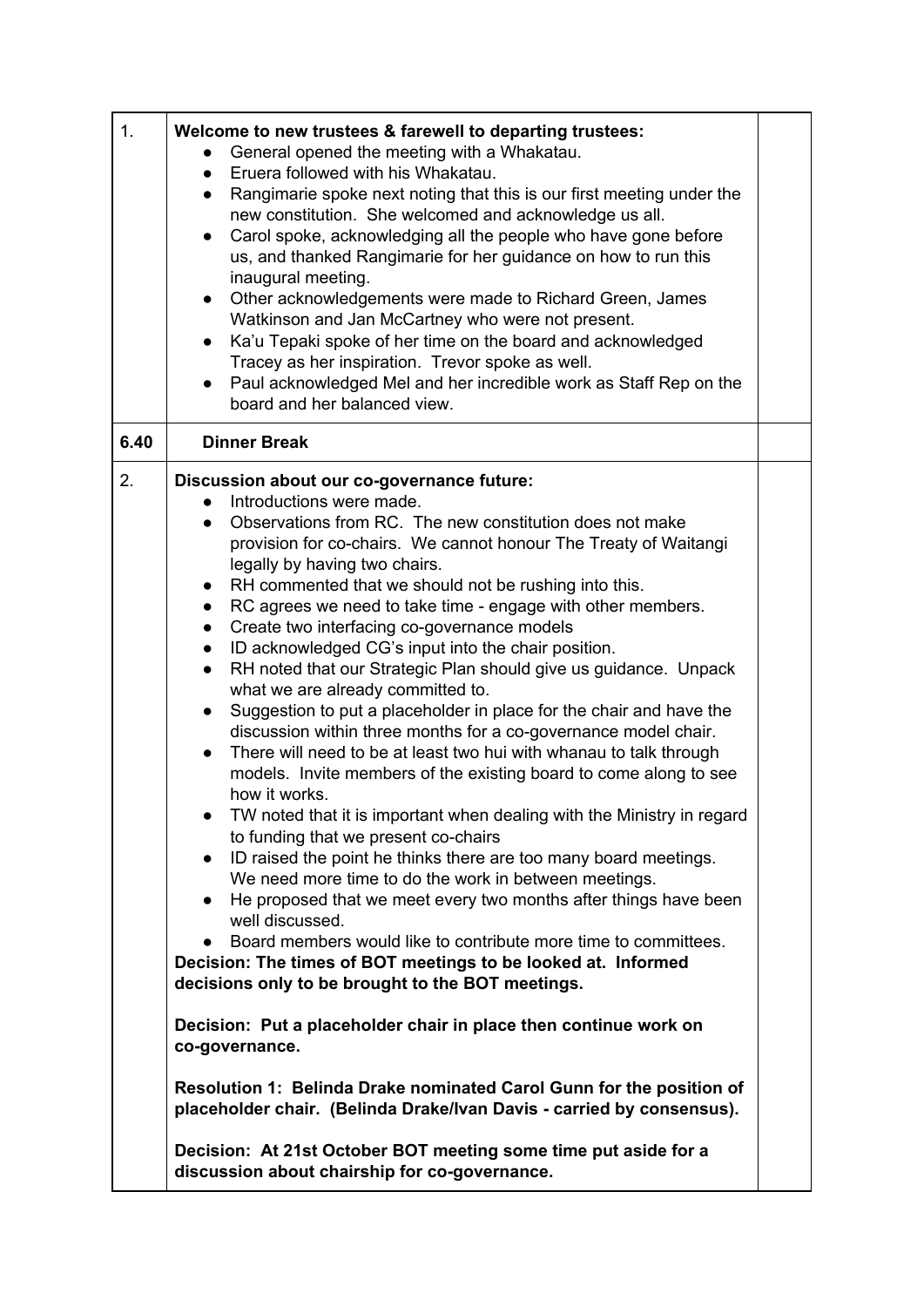|      | We need to have a discussion about the opening of the new school<br>in February.<br>We need to consider the two Pou which will be ready in November.<br>• The board will be informed of when the blessing is.                                                                                                                                                                                                                                                                                                                                                                                                                                                                                                                                                                                                                                                                                                                                                                                                                                                                                                                                                                                                                                                                                                                                                                                                                                                                                                                                                                                                                                                                                                                                                                                                                                                       |  |
|------|---------------------------------------------------------------------------------------------------------------------------------------------------------------------------------------------------------------------------------------------------------------------------------------------------------------------------------------------------------------------------------------------------------------------------------------------------------------------------------------------------------------------------------------------------------------------------------------------------------------------------------------------------------------------------------------------------------------------------------------------------------------------------------------------------------------------------------------------------------------------------------------------------------------------------------------------------------------------------------------------------------------------------------------------------------------------------------------------------------------------------------------------------------------------------------------------------------------------------------------------------------------------------------------------------------------------------------------------------------------------------------------------------------------------------------------------------------------------------------------------------------------------------------------------------------------------------------------------------------------------------------------------------------------------------------------------------------------------------------------------------------------------------------------------------------------------------------------------------------------------|--|
| 3.   | Information about the first day of the new school:<br>Ivan debriefed to the board how the first day for students will go.<br>The school plans to induct students on a House by House basis and<br>$\bullet$<br>asks the board to approve this rotation of students. No teaching will<br>happen on this day. Approved.<br>One House will come in for a few hours, then go home. The next<br>$\bullet$<br>house comes in and so on.<br>There will be a backup for absent students with some online maps<br>$\bullet$<br>and instructions.<br>The board also needs to know that the southern part of the college is<br>$\bullet$<br>going to become a construction zone.<br>We propose that we tell the parents in week 3 of next term. Suggest<br>$\bullet$<br>opening the school up to parents from 5-7pm for them to see the<br>buildings. At 7pm offer those who are interested to a presentation<br>on the new construction area.<br>All relocatables will be demolished on site.<br>$\bullet$<br>Nelson Block roofs are full of asbestos.<br>The board needs to know what is the asbestos plan in place and we<br>$\bullet$<br>will need to be happy with it. We need time to do due diligence.<br>The board asks why the relocatables will be demolished here? Why<br>$\bullet$<br>not take them away? Ward Demolition is the demolition company<br>doing this.<br>Decision: Carol to write a letter tomorrow to the Ministry asking for a<br>copy of their asbestos plan and that the board requests to<br>independently review this. The Board seeks resourcing from the<br>Ministry to do this. In that letter (Jeff Maddren, Sam MacKinnon and<br>Kim Shannon to be included) mention that we were told in parent<br>meetings that the relocatables were to be taken off site. Now you say<br>they are to be demolished here. The board will not permit the |  |
| 8.50 | demolition of the relocatables on this site.<br><b>Linda Pirrit left the meeting</b>                                                                                                                                                                                                                                                                                                                                                                                                                                                                                                                                                                                                                                                                                                                                                                                                                                                                                                                                                                                                                                                                                                                                                                                                                                                                                                                                                                                                                                                                                                                                                                                                                                                                                                                                                                                |  |
|      | Discussion around when to look at co-chairs and co-governance                                                                                                                                                                                                                                                                                                                                                                                                                                                                                                                                                                                                                                                                                                                                                                                                                                                                                                                                                                                                                                                                                                                                                                                                                                                                                                                                                                                                                                                                                                                                                                                                                                                                                                                                                                                                       |  |
|      | again.<br>Decision: to leave at 21st October.<br>Stage two of new build going to cabinet in July.<br>Ministry would like to house a satellite school here which would be<br>$\bullet$<br>included in our roll growth. They will talk to us on 12 August.<br>Action: Christine to send out a link to board members of the agenda<br>one week before board meetings.                                                                                                                                                                                                                                                                                                                                                                                                                                                                                                                                                                                                                                                                                                                                                                                                                                                                                                                                                                                                                                                                                                                                                                                                                                                                                                                                                                                                                                                                                                  |  |